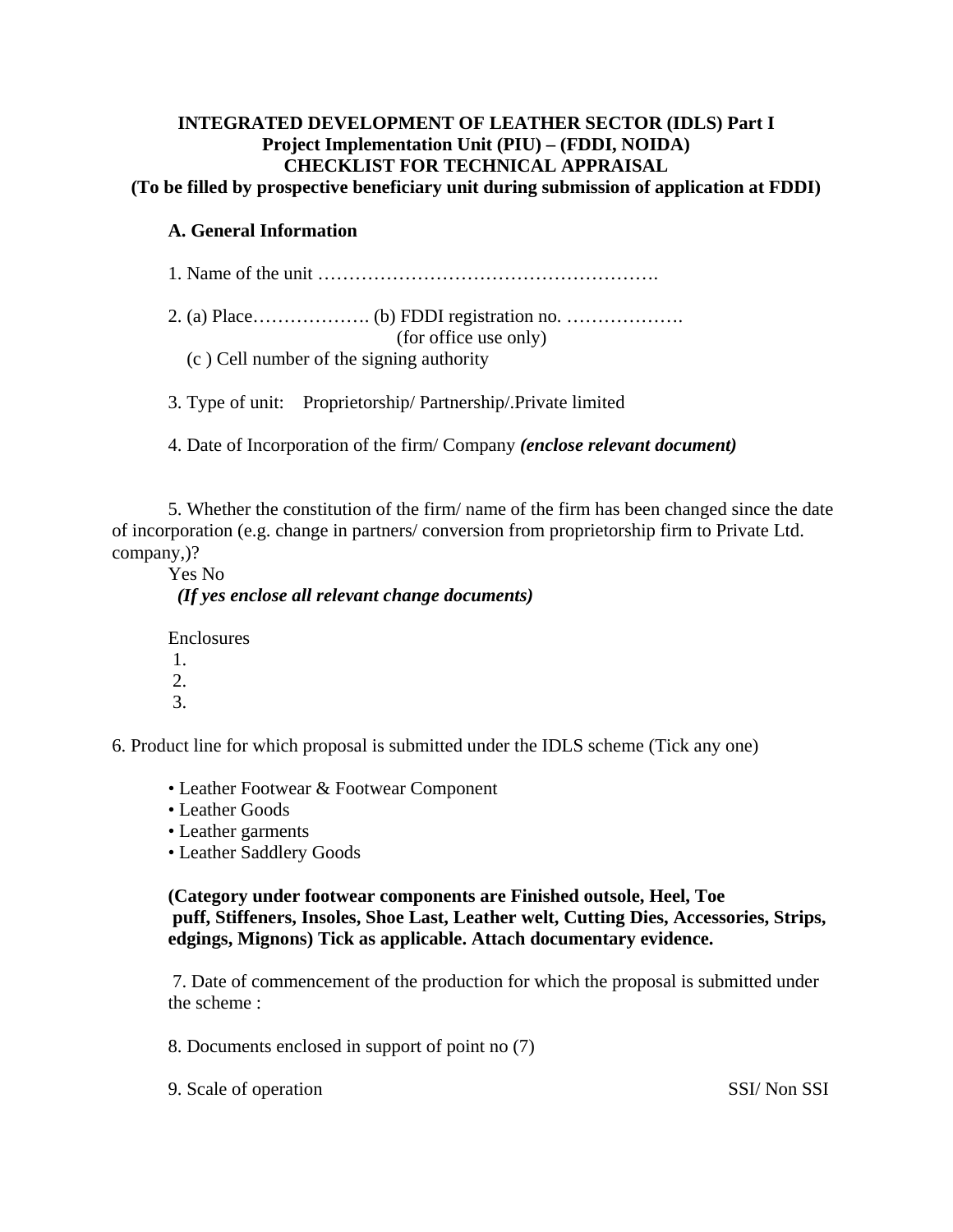| 10. Permanent SSI registration certificate enclosed                              |              | Yes N/A      |
|----------------------------------------------------------------------------------|--------------|--------------|
| 11. Ownership of factory premises                                                | Owned/Leased |              |
| 12. Registered Lease deed (for 5 years) enclosed                                 |              | Yes N/A      |
| 13. Existing Capacity before technological upgradation                           |              | pairs/Pcs PA |
| 14. Detail of existing machinery before modernization (enclose list):            |              | Enclosed N/A |
| 15. Upgradation program undertaken in this proposal From _______                 | to           |              |
| 16. Condition of proposed machines for modernization (Tick whichever applicable) |              |              |

- New Indigenous
- New Imported
- 2nd Hand Indigenous
- 2nd Hand Imported
- 2nd hand imported reconditioned in India
- 2nd hand reconditioned imported

#### Note: *2nd hand imported/ and reconditioned imported machines are not allowed under 12th plan.*

17. Mode of finance :

Self Finance / Bank Finance (**Tick anyone**)

#### *(A proposal under IDLS scheme shall be either Bank financed or self financed)*

 18. Whether the beneficiary unit already availed subsidy from other govt. Scheme for the proposed machines Yes/ No

#### **B. Eligibility for Existing unit ( Units completed 3 years of production during filing of application at FDDI)**

 19. Date of loan sanction on or after 01/01/2011 (for bank financed proposal enclose sanction letter)  $\gamma$ 20. Loan sanctioned after 3years of production Yes/ No

## 21. All the machines proposed purchased from the above term loan Yes/ No *(A proposal under IDLS scheme shall be either Bank financed or self financed)*

22. Whether the loan is utilized in some other govt. scheme for grant Yes/No/NA

23. Purchase orders after 3years of production and after 1/1/11? Yes / No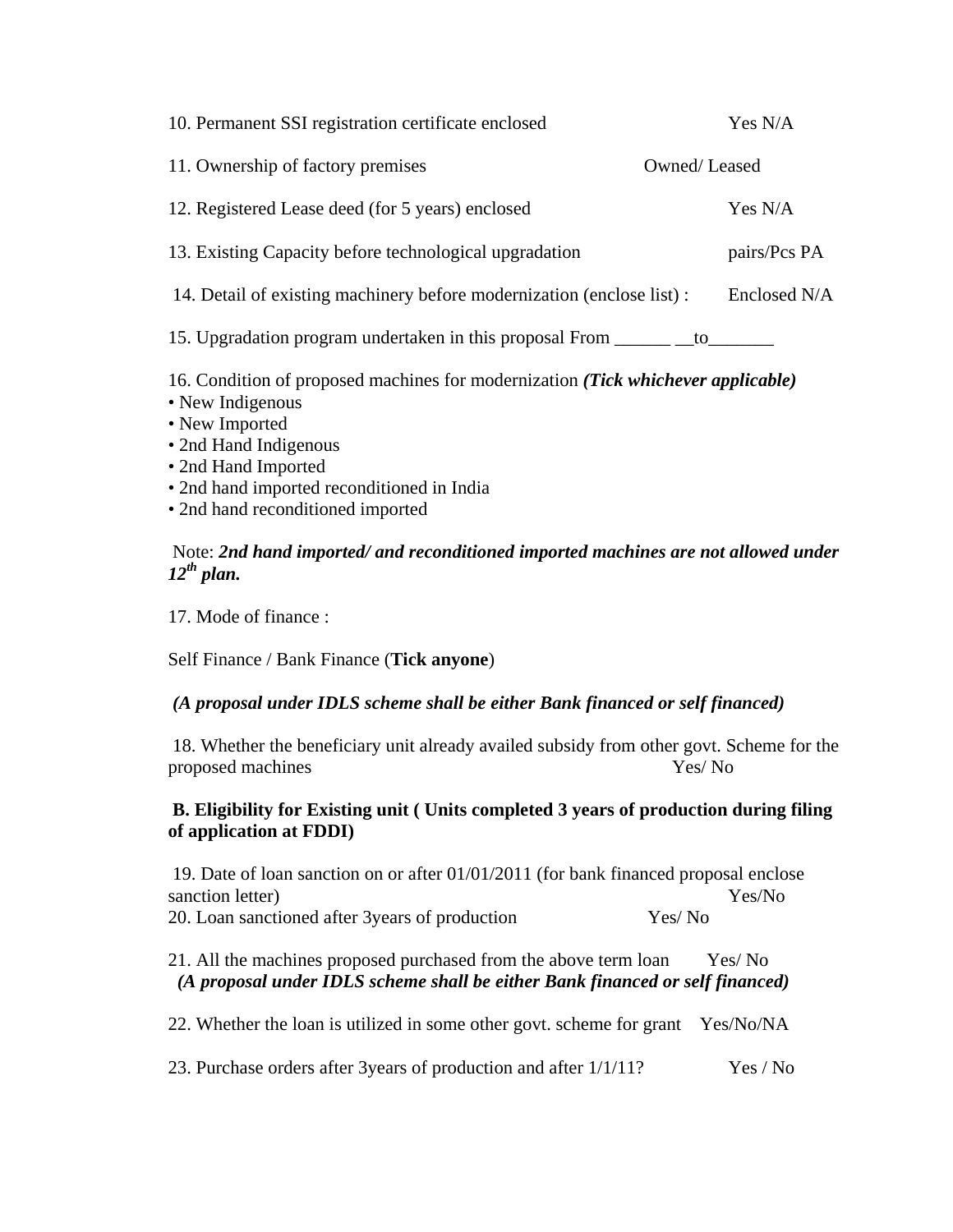24. Audited balance Sheet attached of the immediate preceding 3 years of starting modernization programme (**For example if the first PO in a proposal is dated 10/10/2011, then balance sheet of financial year 2008-09, 2009-10 and 2010-11 have to be enclosed and the same detail have to be furnished in IDLS form 1)**Yes/ No

| 25. Auditors report of the above balance sheet (Form 3 CD) enclosed                                                                                                         | Yes/No  |
|-----------------------------------------------------------------------------------------------------------------------------------------------------------------------------|---------|
| 26. Whether the last module has been fully implemented<br>(Add on application can only be approved for assistance after successful                                          | Yes/No  |
| <i>implementation of the earlier module)</i><br>27. Whether the grant of earlier applications disbursed and utilized? Yes/ No<br>(for add on applications only.)            |         |
| (If yes please enclose Utilization certificate (GFR 19A) as per prescribed format<br>available in our website. Add on applications will be accepted upon utilization of all |         |
| approved grant)<br>28. Cumulative grant sanctioned till last module Rs.<br><i>(for add on application only)</i>                                                             |         |
| 29. Copy of the last sanction orders enclosed<br><i>(for add on application only)</i>                                                                                       | Yes N/A |
| 30. Date of last sanction order<br>(for add on application only) Application to be submitted after one year from the<br>date of last sanction.                              |         |
| 31. Machines proposed in the module as per the IDLS scheme guideline                                                                                                        | Yes /No |
| 32. Two Years Cash Profits in the preceding years of modernization                                                                                                          | Yes/No  |
| 33. If the unit already given sanction of Rs. 50 lakhs,                                                                                                                     | Yes/No  |
| 34. Change of constitution if any during the process of sanction/within<br>2 years of signing agreement with the bank.                                                      | Yes N/A |
| C. Eligibility of New units (units have not completed 3 years in production during<br>filing of application at FDDI-PIU)                                                    |         |
| 35. Date of all purchase order after 1 <sup>st</sup> January 2011?                                                                                                          | Yes/No  |
| 36. Loan sanctioned after 1 <sup>st</sup> January 2011 (for bank financed proposal)                                                                                         | Yes No  |
| 37. Date of loan sanction (for bank financed proposal enclose sanction letter)                                                                                              |         |
| 37. All the machines proposed purchased from the above term loan                                                                                                            | Yes /No |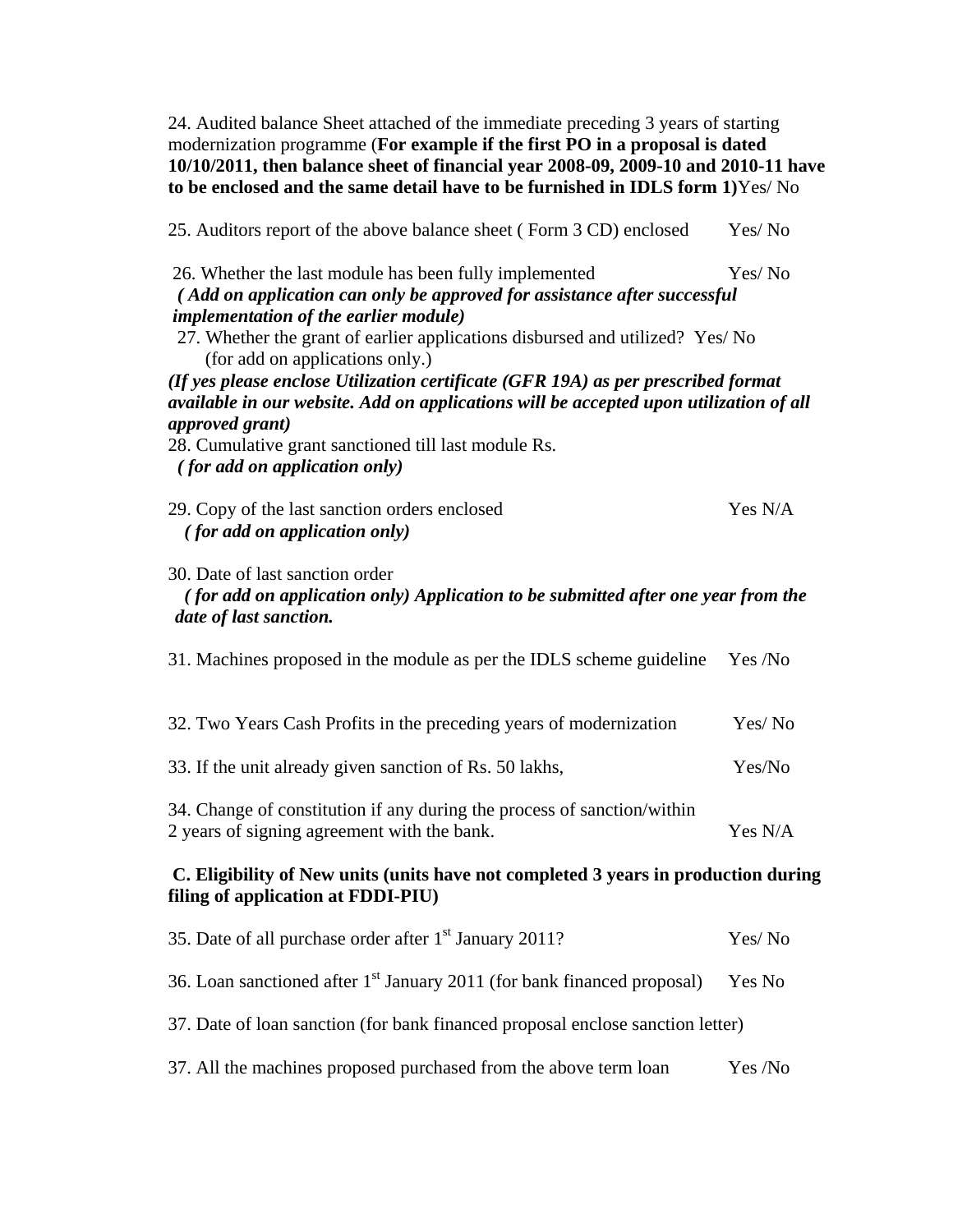| (Add on application can only be approved for assistance After successful                                                                                                                               |  |  |  |
|--------------------------------------------------------------------------------------------------------------------------------------------------------------------------------------------------------|--|--|--|
|                                                                                                                                                                                                        |  |  |  |
|                                                                                                                                                                                                        |  |  |  |
| 39. Whether the grant of earlier applications disbursed and utilized? Yes/No                                                                                                                           |  |  |  |
|                                                                                                                                                                                                        |  |  |  |
| (If yes please enclose Utilization certificate (GFR 19A) as per prescribed format<br>available in our website. Add on applications will be accepted upon utilization of all<br><i>approved grant</i> ) |  |  |  |
|                                                                                                                                                                                                        |  |  |  |
| Yes /No                                                                                                                                                                                                |  |  |  |
| Yes/No                                                                                                                                                                                                 |  |  |  |
|                                                                                                                                                                                                        |  |  |  |
| Yes/No                                                                                                                                                                                                 |  |  |  |
| New units would be approved for assistance under the scheme only on submission of                                                                                                                      |  |  |  |
| the copy of all the required registration, NOCs from all concerned Government                                                                                                                          |  |  |  |
|                                                                                                                                                                                                        |  |  |  |

*Departments for setting up of the unit and when the factory building is ready for installation of plant and machinery.* 

Place:

Date: Signature

Partner/Director/Proprietor

(Company seal)

#### **Illustrative arrangement of documents**

• Covering letter

 • Company profile (detail mentioning the product manufactured, period of manufacturing, diversification if any, constitution, changes if any etc)

- IDLS form I
- SSI registration certificate (both old and new)
- Loan sanction letter (for bank financed proposal)
- Grant Utilization Certificate (GFR 19A) [For add on applications only]
- List of existing facility
- List of machine
- Purchase order
- Invoices/Proforma invoices
- Chartered engineers certificate ( for 2nd hand imported m/c)
- Affidavit
- Partnership deed (old and new)/Memorandum of article including/Firm registration
- change in the constitution/ take over deed
- NOC/ST/VAT/Excise/Chartered civil engineers certificate (for new unit)